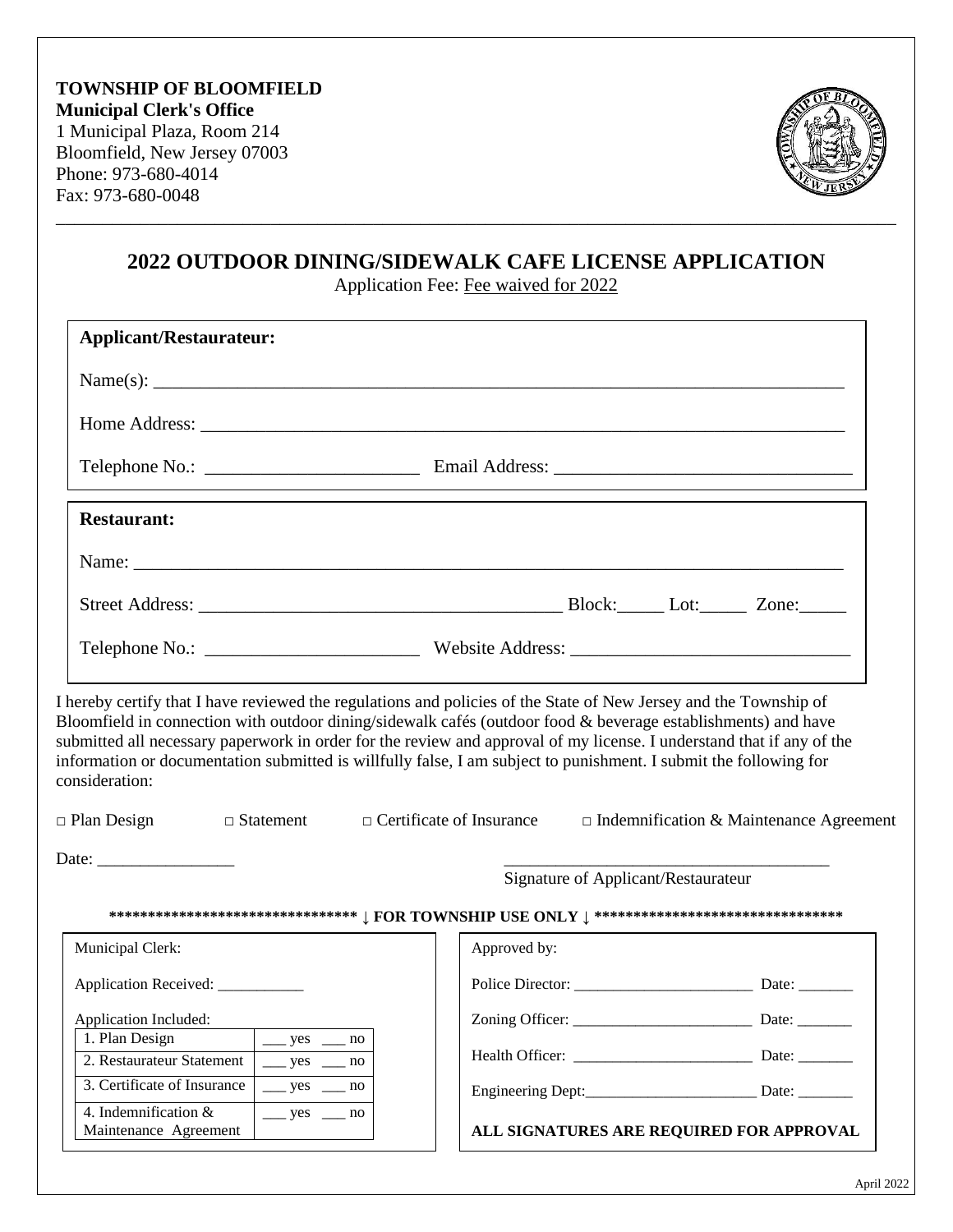## **TOWNSHIP OF BLOOMFIELD Municipal Clerk's Office** 1 Municipal Plaza, Room 214 Bloomfield, New Jersey 07003 Phone: 973-680-4014 Fax: 973-680-0048



# **INSTRUCTIONS FOR OUTDOOR DINING/SIDEWALK CAFE LICENSE APPLICATION**

\_\_\_\_\_\_\_\_\_\_\_\_\_\_\_\_\_\_\_\_\_\_\_\_\_\_\_\_\_\_\_\_\_\_\_\_\_\_\_\_\_\_\_\_\_\_\_\_\_\_\_\_\_\_\_\_\_\_\_\_\_\_\_\_\_\_\_\_\_\_\_\_\_\_\_\_\_\_\_\_\_\_\_\_\_\_\_\_\_\_

## **THE FOLLOWING SHALL BE SUBMITTED WITH YOUR APPLICATION:**

#### **1. PLAN DESIGN:**

A survey or diagram of the proposed outdoor dining/sidewalk café that shall include the following:

- a. Dimensions and square footage of the entire building frontage between the façade and sidewalk or outdoor area intended for use. Any use of an onsite parking lot in a residential zone is limited to ten percent (10%) of your parking.
- b. Dimensions and square footage of the space to be utilized by all temporary structures, equipment, and apparatus to be used in connection with its operation, including the detailed layout of tables, chairs, planters, awnings, lighting, garbage cans, any necessary power source, etc. Be advised that NO amplified music is permitted at any time. Also be advised that your outdoor dining shall not consist of pre-fixed, coordinated banquet-type events attended by more than 20 people, but shall include only an expansion of the regular dining activity offered by your restaurant.
- c. Location of all permanent features/structures within the frontage such as doorways, loading areas, bilco doors, telephone poles, parking meters, electrical boxes, trees, etc.

The diagram must demonstrate that there is a minimum four (4) foot unrestricted pathway for those of all abilities to safely pass unimpeded along the sidewalk or any access thoroughfare.

#### **2. STATEMENT**

A separate signed statement by the Applicant/Restaurateur to include the following information:

- a. Proposed outdoor seating or other capacity. (other ie high top tables with no chairs)
- b. Intended hours of operation. The outdoor dining/sidewalk café shall only operate between the hours of 6:00 AM to 10:00 PM Sunday through Thursday and 6:00 AM to 11:00 PM on Friday and Saturday during the months of April through November 2022. You must obtain the required permits for any heating devices or structures.
- c. Description of operations in connection with keeping the area clean and free of litter including methods of disinfection.
- d. Description of closing operations including location to store all temporary furniture and equipment.
- e. Advise whether you intend to serve or allow alcoholic beverages and include your COVID-19 Expansion of Premise Permit.
- f. Any additional information that may assist staff in reviewing the application.

#### **3. INSURANCE**

A Certificate of Insurance in the amount of \$500,000.00 naming the Township of Bloomfield as an additional insured and further providing for the payment of not less than \$10,000.00 to satisfy all claims for property damage occurring as a direct or indirect result of the operation of such outdoor dining/sidewalk cafe must be filed with the application.

#### **4. INDEMNIFICATION AND MAINTENANCE AGREEMENT**

The Applicant must execute an Indemnification and Maintenance Agreement (provided by the Township), pursuant to which the Applicant agrees to forever defend, protect, indemnify and save harmless the Township of Bloomfield, its officers, agents and employees, from and against any and all claims, causes of action, injuries, losses, damages, expenses, fees and costs arising out of or which may arise out of the Applicant's operation of such outdoor dining/sidewalk cafe. The Applicant also agrees, at the option of the Township, to repair at its sole cost and expense any damage caused to the sidewalk or other Township property by the operation of the outdoor dining/sidewalk cafe, or to reimburse the Township in full for all costs and expenses incurred by the Township in making such repairs.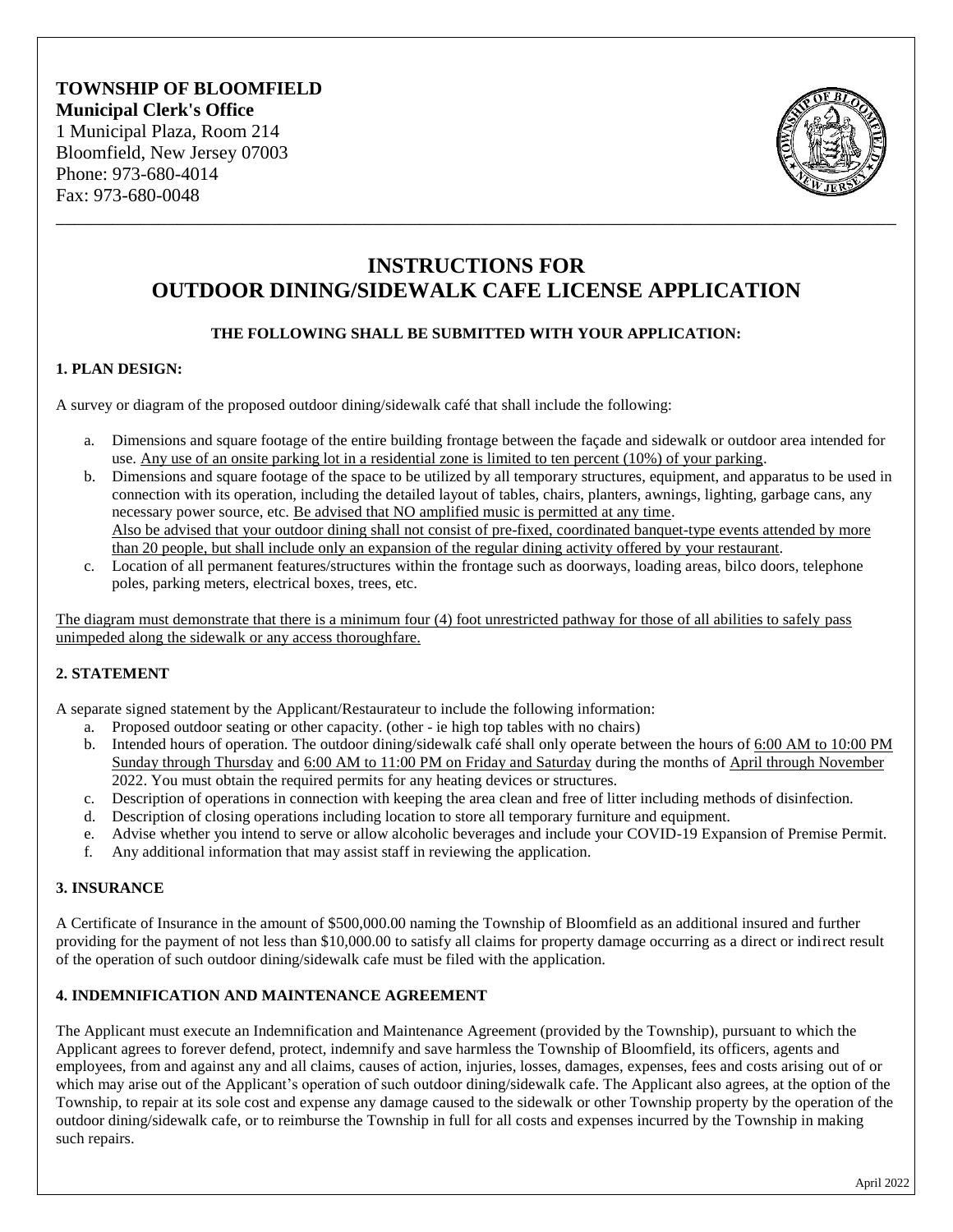#### **INDEMNIFICATION AND MAINTENANCE AGREEMENT**

THIS AGREEMENT is made this \_\_\_\_\_\_\_\_ day of \_\_\_\_\_\_\_\_\_\_\_\_\_, 2022, by and between \_\_\_\_\_\_\_\_\_\_\_\_\_\_\_\_\_\_\_\_\_\_\_\_\_\_\_\_\_\_\_, the Licensee/Applicant, with a place of business located at \_\_\_\_\_\_\_\_\_\_\_\_\_\_\_\_\_\_\_\_\_\_\_\_\_\_\_\_\_, Bloomfield, New Jersey and the Township of Bloomfield, 1 Municipal Plaza, Bloomfield, New Jersey.

WHEREAS, the Licensee/Applicant has applied for a license to operate an outdoor café under Chapter 466 of the Township's Municipal Code; and

WHEREAS, pursuant to Sections 466-3 and 466-4 of such Code, the Township requires certain undertakings from the Licensee/Applicant in respect to indemnification and maintenance in further consideration of, and as a condition to, the issuance of such License to the Licensee/Applicant; and

WHEREAS, the Licensee/Applicant is willing to give such undertakings to the Township of Bloomfield.

NOW THEREFORE, in further consideration of the issuance by the Township of Bloomfield of a License to the Licensee/Applicant for its operation of outdoor dining or sidewalk café at its place of business in the Township of Bloomfield, the Licensee/Applicant hereby agrees as follows:

- 1. To forever defend, protect, indemnify and save harmless the Township, its officers, agents and employees from and against any and all claims, causes of action, injuries, losses, damages, expenses, fees and costs arising out of, or which may arise out of the Licensee's/Applicant's operation of such outdoor dining/sidewalk café; and
- 2. At the option of the Township of Bloomfield, to either repair, at its sole cost and expense,